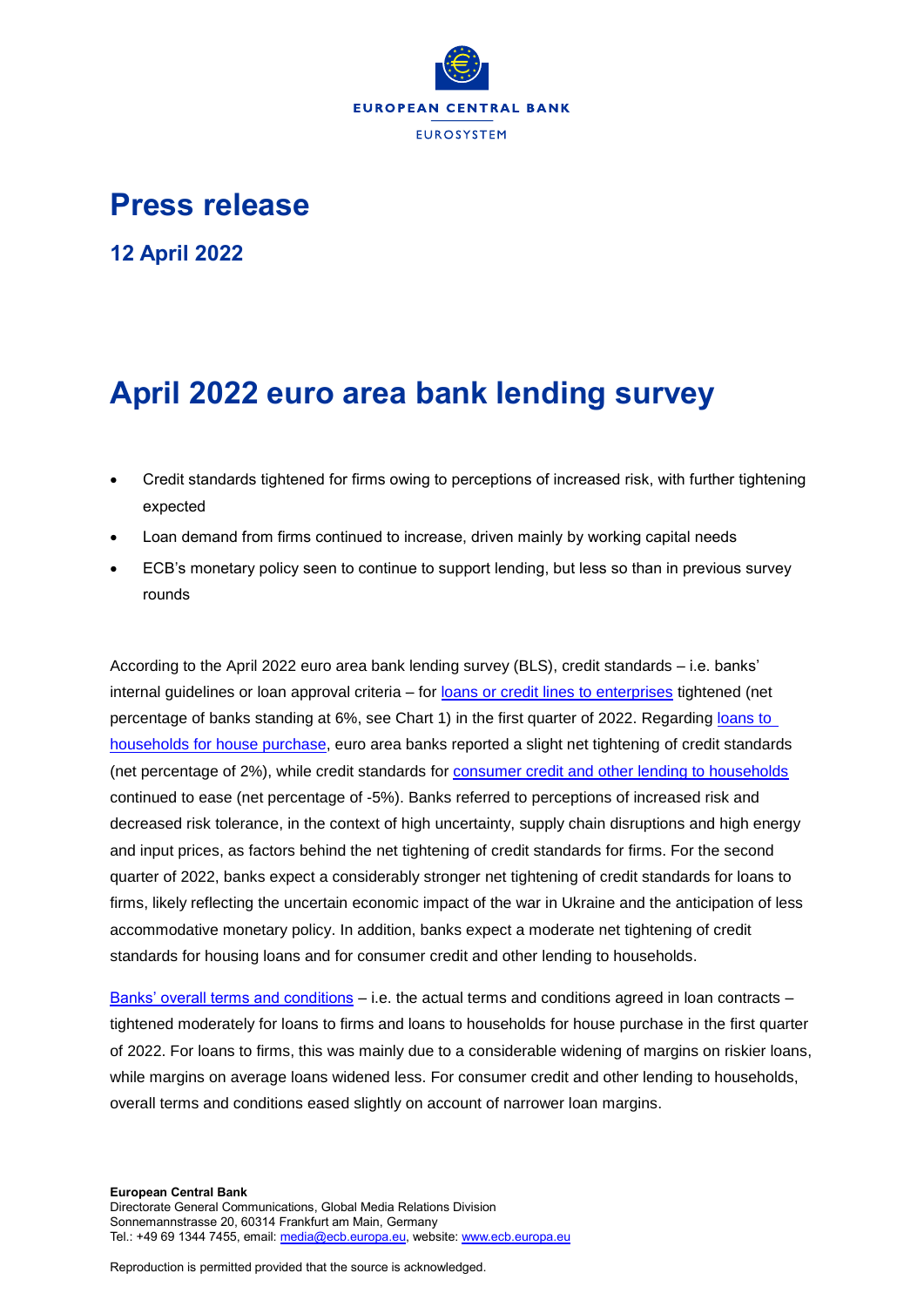Banks reported, on balance, a continued increase in [firms' demand for loans or drawing of credit lines](https://sdw.ecb.europa.eu/quickview.do?SERIES_KEY=258.BLS.Q.U2.ALL.O.E.Z.B3.ZZ.D.WFNET) in the first quarter of 2022 (see Chart 2). Loan demand was driven by a strong positive impact of financing needs of firms for working capital, reflecting supply chain disruptions as well as precautionary inventories and liquidity holdings. Fixed investment continued to have a positive impact on loan demand, but less than in the previous quarter. In addition, the low general level of interest rates as well as other financing needs, including mergers and acquisitions activity and debt refinancing and restructuring, contributed positively to loan demand from firms. Demand [for housing loans](https://sdw.ecb.europa.eu/quickview.do?SERIES_KEY=258.BLS.Q.U2.ALL.Z.H.H.B3.ZZ.D.WFNET) and for [consumer credit and other lending to households](https://sdw.ecb.europa.eu/quickview.do?SERIES_KEY=258.BLS.Q.U2.ALL.Z.H.C.B3.ZZ.D.WFNET) increased further in net terms in the first quarter of 2022. The net increase in housing loan demand was mainly driven by the general level of interest rates. Demand for consumer credit was supported by spending on durable consumption goods and – to a lesser extent – by consumer confidence. For the second quarter of 2022, banks expect a continued net increase in firms' loan demand, but a net decrease in the demand for housing loans and broadly unchanged demand for consumer credit.

According to the banks surveyed, access to wholesale funding deteriorated in the first quarter of 2022, reflecting tighter financial market conditions for banks. Banks reported that the ECB's asset purchase programmes and the third series of targeted longer-term refinancing operations (TLTRO III) continued to have a positive impact on their liquidity position and market financing conditions. They expect this impact to become smaller in the case of TLTROs and negative for the ECB's asset purchase programmes over the next six months. Banks also indicated that the ECB's asset purchases programmes and the negative deposit facility rate (DFR) had a negative impact on their profitability, mainly via net interest income. This effect was mitigated by the ECB's two-tier system for remunerating excess liquidity holdings and by TLTRO III. The ECB's asset purchases, the negative DFR and TLTRO III had a continued net easing impact on lending conditions and a positive impact on lending volumes, but generally less than previously reported. Banks expect the impact of the ECB's asset purchase programmes to turn into a net tightening for lending conditions and a mostly negative impact for loan volumes over the next six months. For the negative DFR and TLTRO III, the net easing impact on bank lending conditions and the positive impact on lending volumes are generally expected to become weaker.

The euro area bank lending survey, which is conducted four times a year, was developed by the Eurosystem in order to improve its understanding of bank lending behaviour in the euro area. The results reported in the April 2022 survey relate to changes observed in the first quarter of 2022 and expected changes in the second quarter of 2022, unless otherwise indicated. The April 2022 survey round was conducted between 7 March and 22 March 2022. A total of 151 banks were surveyed in this round, with a response rate of 100%.

#### **For media queries, please contact [Silvia Margiocco](mailto:silvia.margiocco@ecb.europa.eu)**, tel.: +49 69 1344 6619.

#### **European Central Bank**

Directorate General Communications, Global Media Relations Division Sonnemannstrasse 20, 60314 Frankfurt am Main, Germany Tel.: +49 69 1344 7455, email[: media@ecb.europa.eu,](mailto:media@ecb.europa.eu) website[: www.ecb.europa.eu](http://www.ecb.europa.eu/)

Reproduction is permitted provided that the source is acknowledged.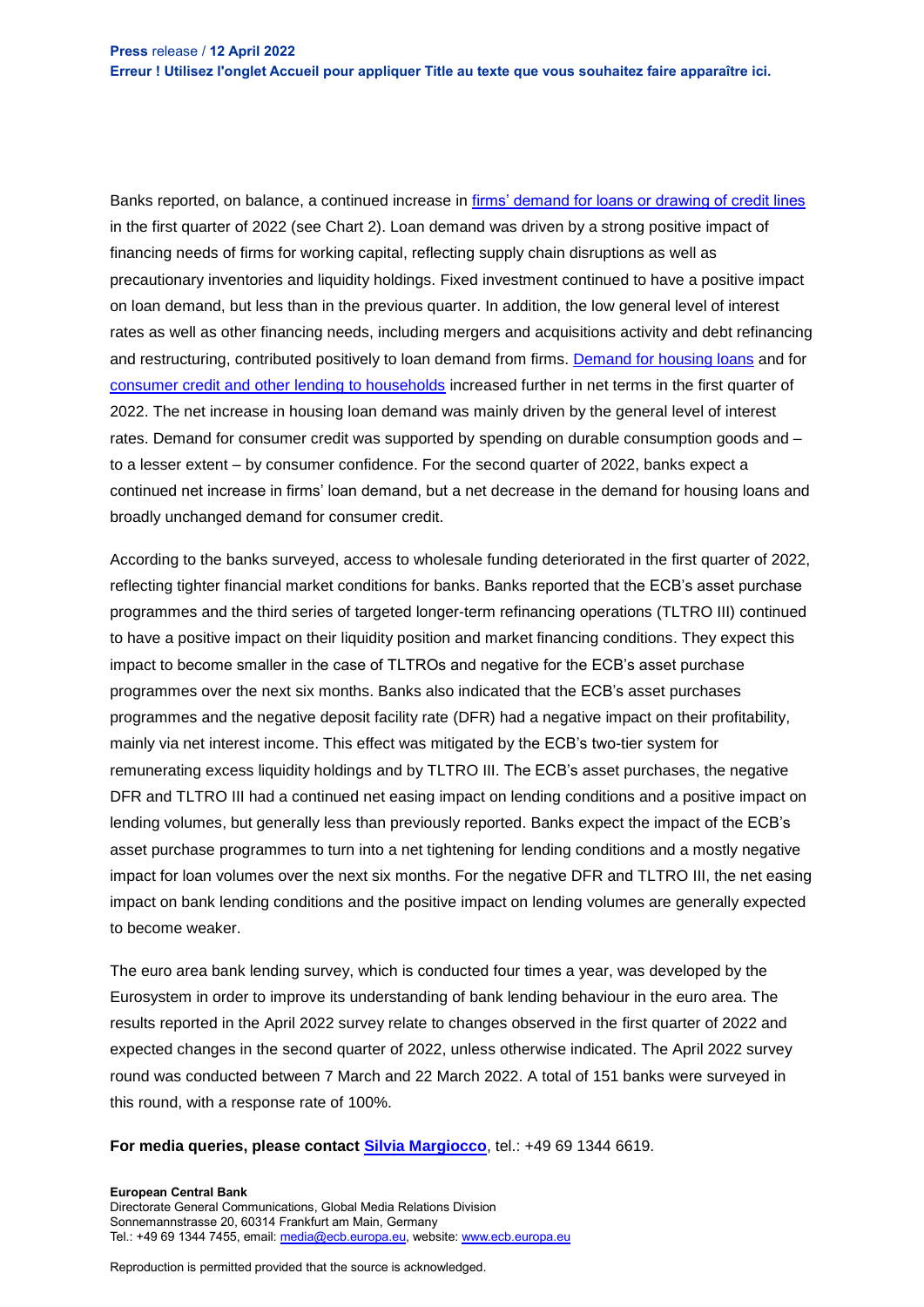#### **Notes**

- **[A report on this survey round](https://www.ecb.europa.eu/stats/ecb_surveys/bank_lending_survey/html/index.en.html)** is available on the ECB's website. A copy of the questionnaire, a glossary of BLS terms and a BLS user guide with information on the BLS series keys can be found on the same web page.
- **The euro area and national data series** are available on the ECB's website via the [Statistical Data Warehouse.](http://sdw.ecb.europa.eu/browse.do?node=9691151) [National](https://www.ecb.europa.eu/stats/ecb_surveys/bank_lending_survey/html/index.en.html)  [results,](https://www.ecb.europa.eu/stats/ecb_surveys/bank_lending_survey/html/index.en.html) as published by the respective national central banks, can be obtained via the ECB's website.
- For more detailed information on the bank lending survey, see Köhler-Ulbrich, P., Hempell, H. and Scopel, S., "The euro [area bank lending survey",](http://www.ecb.europa.eu/pub/pdf/scpops/ecbop179.en.pdf) *Occasional Paper Series*, No 179, ECB, 2016.

### **Chart 1**

Changes in credit standards for loans or credit lines to enterprises, and contributing factors



(net percentages of banks reporting a tightening of credit standards, and contributing factors)

Source: ECB (BLS).

Notes: Net percentages are defined as the difference between the sum of the percentages of banks responding "tightened considerably" and "tightened somewhat" and the sum of the percentages of banks responding "eased somewhat" and "eased considerably". The net percentages for "other factors" refer to further factors which were<br>mentioned by banks as having contributed to changes in credi